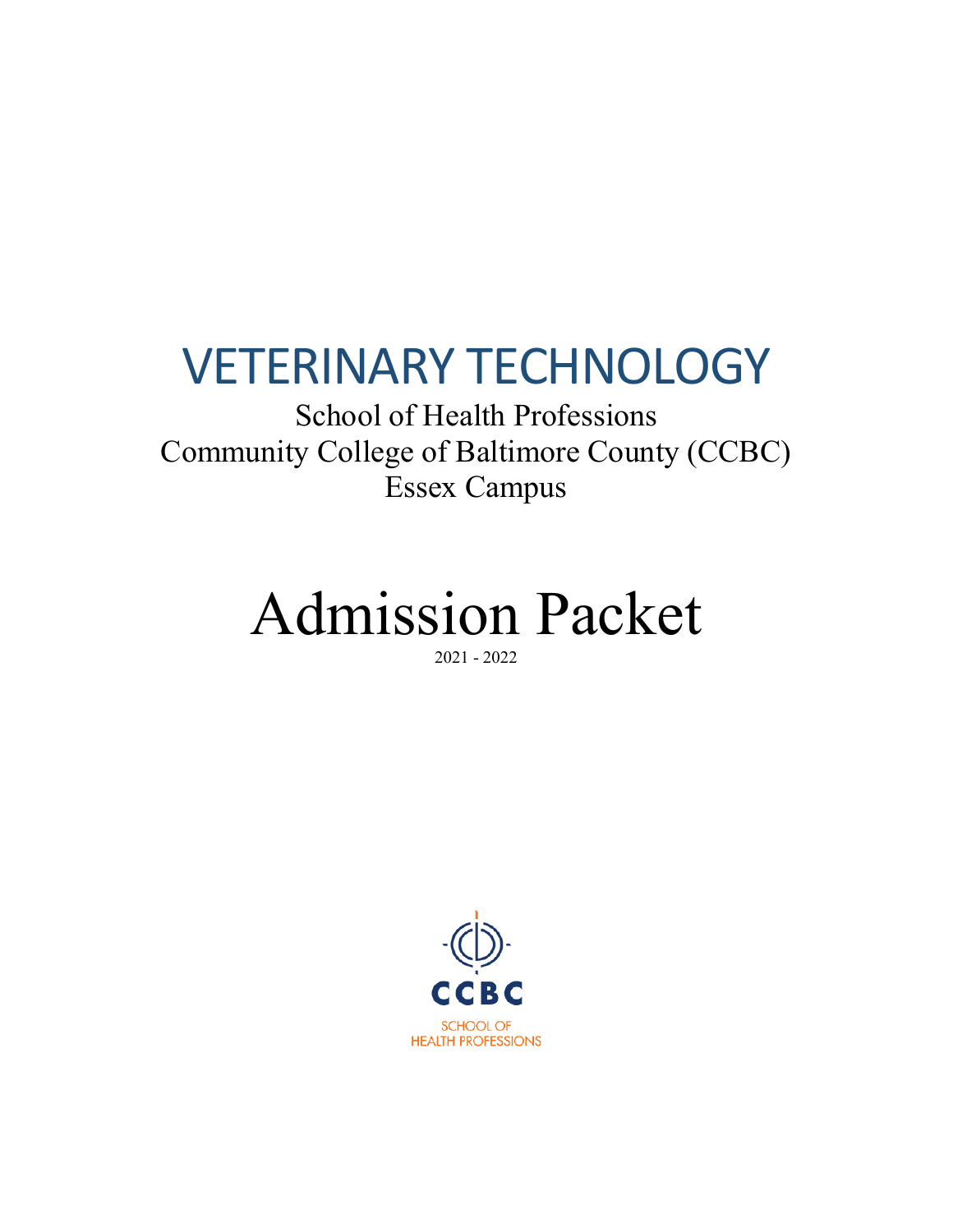## VETERINARY TECHNOLOGY

#### Welcome

Thank you for your interest in the Veterinary Technology Program at the Essex Campus of The Community College of Baltimore County.

The Veterinary Technology Program is designed to be completed in five continuous semesters. Admission to this program is competitive and may include an interview with the program staff. Please carefully review the information contained within this guide to ensure you have completed all steps required for admission consideration.

I wish you the best with submission of your admission application.

Sincerely,

Carol Schwartz, VMD Program Director

#### Program Description

The Veterinary Technology Program officially begins in the fall semester. All prerequisites must be satisfied prior to starting in the Program. Veterinary technicians are vital members of the veterinary profession. The five-semester Veterinary Technology Program provides students with the foundation and skill set necessary to pursue a career as a veterinary technician in private practice, specialty practice, emergency, zoo/wildlife, labs, research, shelters, etc. Emphasis is on companion animals, with exposure to lab animal, exotic and large animal species. The program includes didactic and interactive learning as well as clinical experience. An internship of clinical rotations is provided by the program during the second year. The Veterinary Technology Program is a Selective Admissions process and admission to the program is highly competitive. A minimum grade of C is required in all program prerequisites but the most competitive students will have shown mastery in their coursework with B or better grades and commitment to the veterinary profession through volunteer and/or paid employment in the veterinary field.

#### Accreditation

The Veterinary Technology Program is accredited by the American Veterinary Medical Association/Committee on Veterinary Technician Education and Activities (AVMA/CVTEA) [AVMA](http://www.avma.org/)  [website: www.avma.org.](http://www.avma.org/)

## Admissions Deadline

April 15<sup>th</sup> for a Fall start

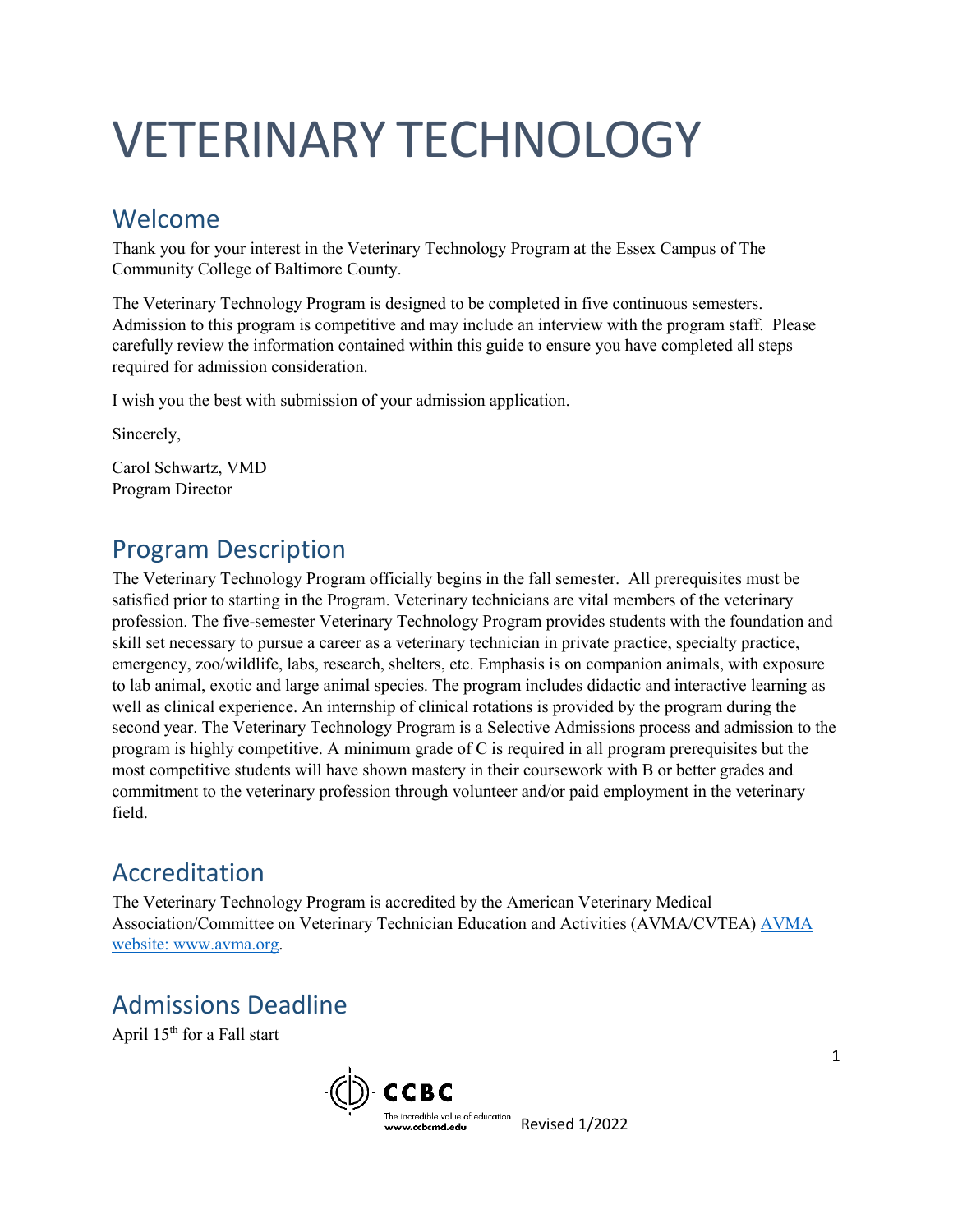## Required Coursework

All courses must be completed prior to the beginning of the program. Students can be in progress with prerequisite courses at the time of application. Students must achieve a grade of "C" of better on all prerequisite courses.

- VETT 106 Introduction to Veterinary Technology
- BIOL 109 Human Anatomy and Physiology
- PSYC 101 Introduction to Psychology or SOCL 101 Introduction to Sociology
- CSIT 101 Technology and Information Systems
- ENGL 101 College Composition I
- MATH 163 Pre-Calculus I
- CMNS 101 Fundamentals of Communication
- General Education Elective- Choose an Arts/Humanities or Social/Behavioral course in either category from the list of approved General Education Courses. It must be a Diversity Course.
	- o Recommended **–** PSYC 105: Human Relations in a Culturally Diverse Society, can satisfy the PSYC 101 and Diversity requirement.

#### Admission Criteria

- A CCBC GPA of 2.00 or higher for any courses completed at CCBC.
- Two professional electronic references found in your SHP CAS application. Send recommendation requests from the Program Materials quadrant in the CAS application.
	- o One must be from a credentialed veterinary technician (RVT, CVT, LVT), preferred, or veterinarian (DVM or VMD) with whom the applicant is currently working. This can be paid employment and/or volunteer work (e.g. MDSPCA, BARCS, etc.) and must be directly observed and evaluated. This should not be a provider/client relationship.
	- o The second one can be from a credentialed veterinary technician, veterinarian, professor or current employer.
- The applicant must have a minimum of 24 hours work or volunteer time to demonstrate commitment to the veterinary field and the ability to successfully function within it. This experience can indicate future success in the program. Shadowing a credentialed veterinary technician or veterinarian for a day does not fulfill the requirement. Breeding or showing animals does not fulfill the requirement unless the applicant is actively involved with a 4H, farm animal program. A structured internship experience (e.g. Vet Assistant Program, other) does fulfill the requirement. The student will complete the Documentation of Observation Hours form, found at the end of the Admission Packet and upload it to the CAS application in the Program Materials quadrant, under the Documents tab.
- Write a short biographical sketch including your qualifications and interest in Veterinary Technology as your prospective career. Submitted as a question response within the application, found in the Program Materials quadrant.

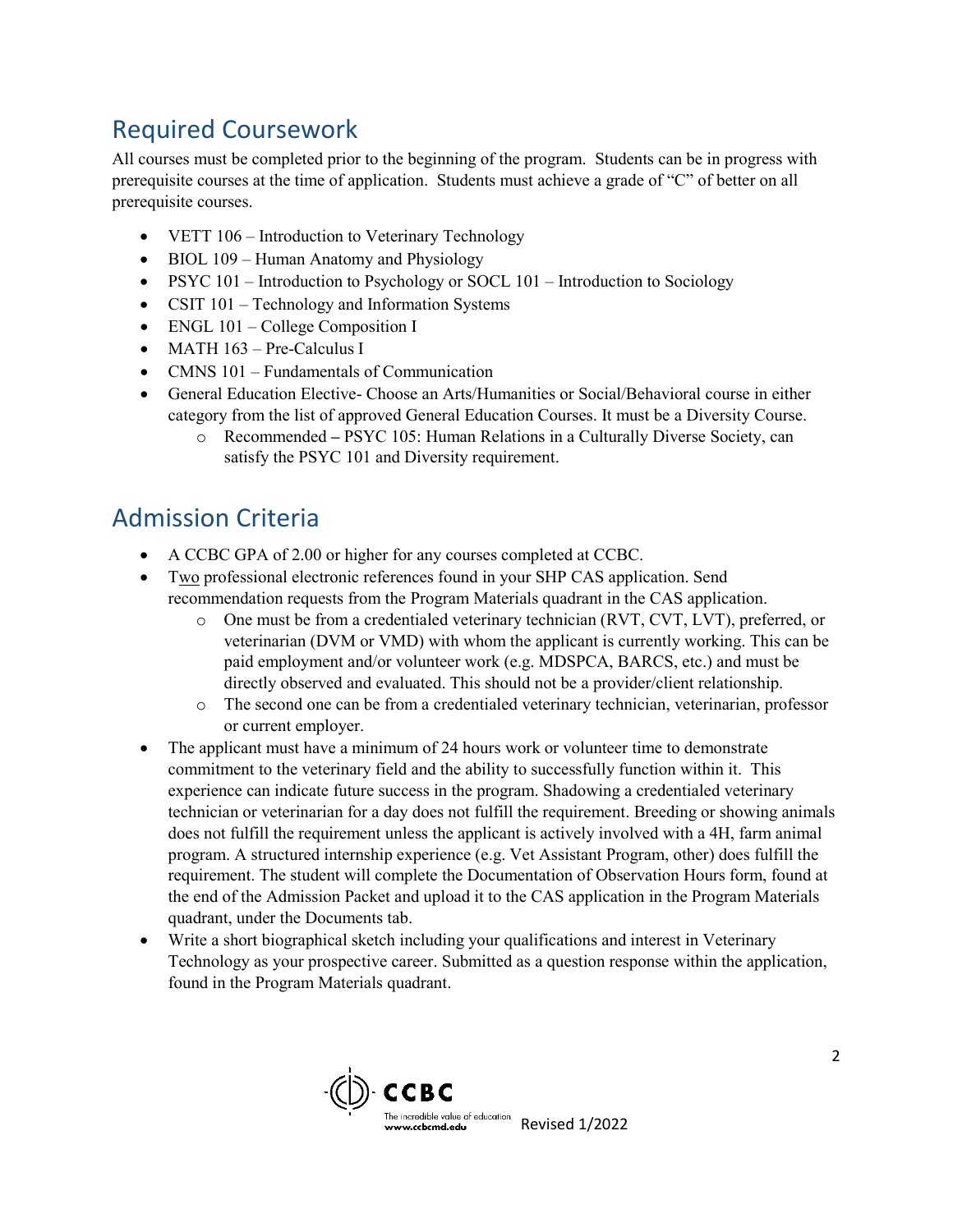• Interviews, if conducted, are scheduled over a 2-3 day period, either the last week in May or the first or second week of June. Selected applicants must be available over this time period; no exceptions will be made.

#### Steps for Admission

- 1. Apply for admission to CCBC at<http://www.ccbcmd.edu/apply>
- 2. Participate in assessment testing, if necessary.
- 3. Complete prerequisite courses as necessary.
- 4. Once you have your CCBC Student ID number, log into [https://shp.liaisoncas.com/applicant](https://shp.liaisoncas.com/applicant-ux/#/login)[ux/#/login](https://shp.liaisoncas.com/applicant-ux/#/login) and apply to the **CCBC SHP VET TECH** program by the application deadline. The **non-refundable** \$50 application fee is due at time of submission.
	- a. If you need assistance with the program application, you can watch the video in the application or, watch instructional videos on YouTube.
	- b. You can watch our YouTube video showing an application walkthrough at <https://www.youtube.com/watch?v=EFM3cn1ZV5s>
- 5. Submit (transcripts) or upload (CPR card, license, etc.) all documents to the SHP CAS by application deadline.
- 6. Applicants will receive an **email** inviting them to complete the **CCBC SHP Supplemental application** once their program SHP CAS application has been verified. Instructions will be in the email.

#### **TRANSCRIPTS**

Official transcripts from ALL US colleges and universities attended by the applicant are required to be submitted to the SHP CAS and to the CCBC Registrar. Official AP and CLEP scores should be sent directly to the CCBC Registrar/Office of Enrollment Services. The unofficial score report of AP or CLEP, may be sent directly to the School of Health Professions Admissions office. Do not send AP or CLEP scores to the SHP CAS.

Please read these instructions carefully. Transcripts should be sent to the SHP CAS Transcript Processing Center and to CCBC, 4 to 6 weeks prior to the application deadline. If the program that you are applying to only requires an unofficial transcript sent to the SHP CAS, you must still submit Official Transcripts to CCBC for transfer of credit.

How to Send Transcripts to the SHP CAS

- 1. Enter your colleges or universities in the **Colleges Attended** section of the application before requesting any transcripts.
- 2. Click **ORDER** under each school you have listed.
- 3. You may choose to send the transcript electronically (recommended) or as a paper copy through the US Postal System. You only need to submit one transcript from each school regardless of the number of programs you are applying to.

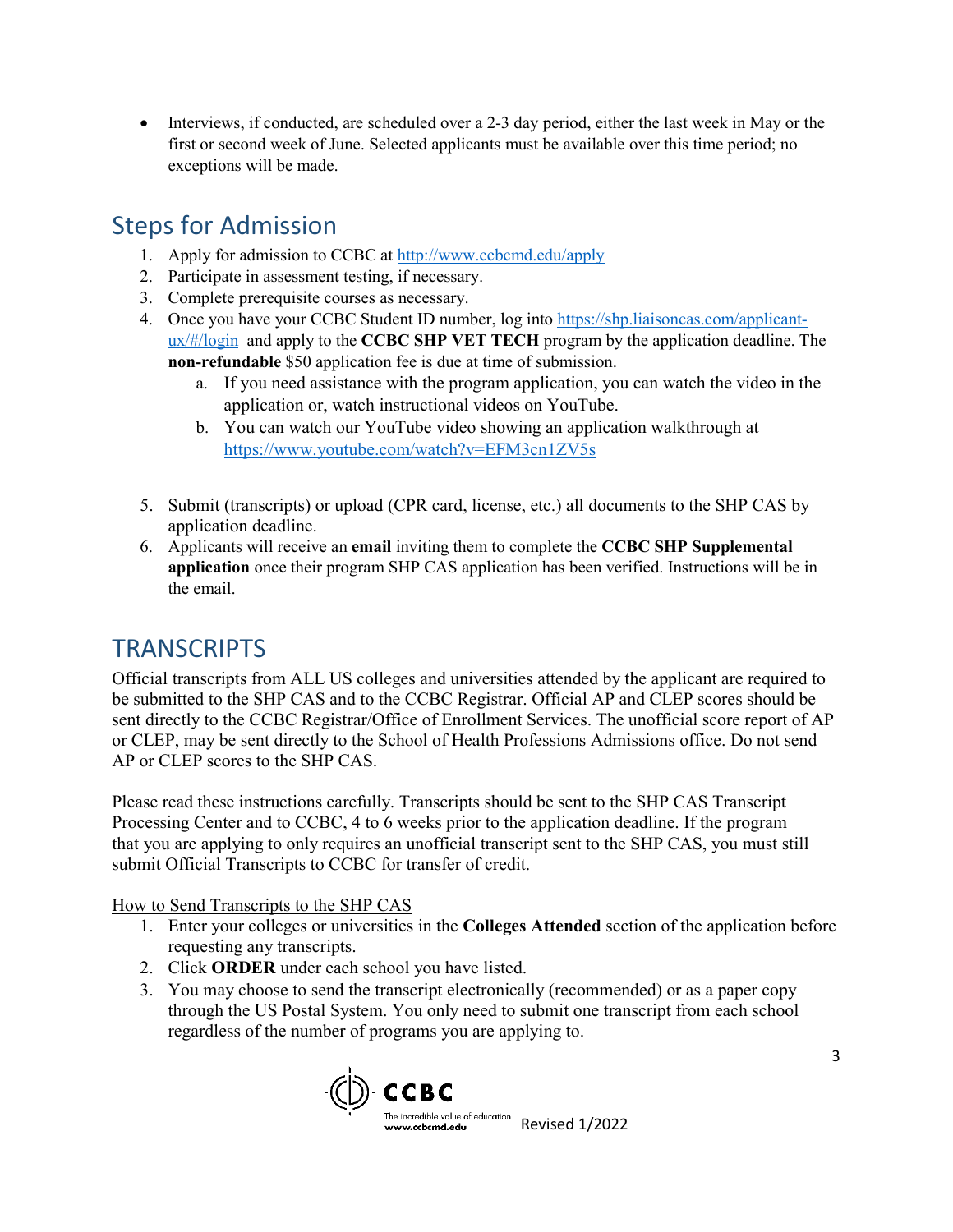o To Send an Electronic Transcript

1. Choose one of the e-transcript services listed. CCBC uses Parchment. Search for the school that you attended. Complete the prompts to make an account. You will be asked where you would like the credential/transcript sent, type SHP CAS into the search bar.

2. You will then be asked for the Application ID, this number is found in the 'Order Your Official Transcript' screen in the SHP CAS application, in Step 3. Copy and paste the number in the space on the e-transcript service page.

3. Complete the form request by signing and paying for the transcript. You will receive a receipt that the transcript has been ordered.

o To Send a Paper Copy Using the US Postal Service

1. You can use the mail system to send paper copies of your Official Transcript. Click on the word 'Order', chose Option 2: Order a Mailed Paper Transcript. Click 'Download Transcript ID Form' and print the form. Contact the Registrar at each institution you attended and request one official transcript be sent to SHP CAS.

2. Provide the Registrar with the following items:

a. SHP CAS Transcript ID Form. Ask the Registrar to attach it to your official transcripts. This form is not required, but strongly recommended as it helps ensure your official transcripts are properly matched to your application. If you cannot use this form, make sure the registrar prints "SHP CAS" and your full SHP CAS ID number on the transcript before mailing it. b. Give the Registrar this mailing address: SHP CAS Transcript Processing Center PO Box 9134 Watertown, MA 02471

#### How to Send Transcripts to the CCBC Registrar

Use this link to send your transcripts from all colleges attended, except CCBC, to CCBC Enrollment Services: https://www.ccbcmd.edu/Get-Started/Take-classes/Take-a-creditclass/Transfer-to-CCBC-from-another-college.aspx. Evaluation of your application will be delayed if you do not submit transcripts to the CCBC Registrar's Office.

How to Send CLEP, AP and/or International College Transcript Evaluations

Send Official scores and evaluation directly to the CCBC Registrar office using this link, https://www.ccbcmd.edu/Get-Started/Take-classes/Take-a-credit-class/Transfer-to- CCBCfrom-another-college.aspx. Unofficial copies can be sent to the SHP Admission Office at, shpseat@ccbcmd.edu.

How to Verify that Transcripts are Received

Applicants are responsible for checking to see that the official transcripts have been received at the required locations (SHP CAS AND CCBC)

1. SHP CAS - log into your CAS applications and select the Check Status tab in the upper right corner. All expected transcripts will be listed and it will be noted if the transcript has

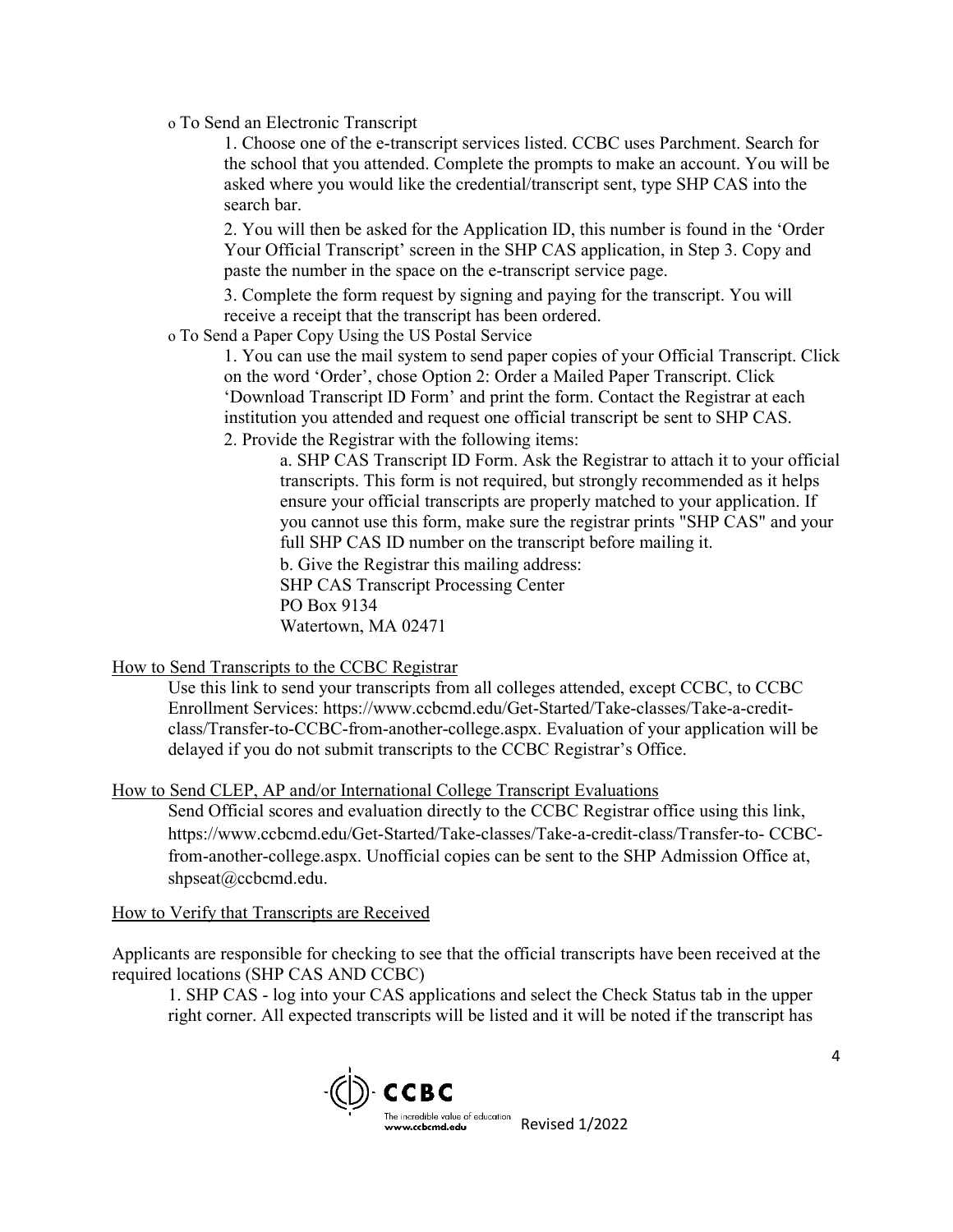been received or not. Contact the SHP CAS directly by clicking on the blue question mark at the top of the application if you have questions about your transcript.

2. CCBC Enrollment Services – Log into your CCBC SIMON account to determine if your transcripts have been received and to review any transfer of credits. You can contact transfereval@ccbcmd.edu if you have a question about courses that may or may not have been transferred into CCBC.

#### Admission Response

Admissions decisions are emailed to applicants approximately 6 to 8 weeks after the application deadline.

#### Technical Standards

All applicants must meet the physical and emotional standards that are required by the AVMA and Committee on Veterinary Technician Education. All applicants must possess the ability to kneel, bend, stoop, and reach in all directions to handle animals and equipment. Applicants must have the manual dexterity to perform tasks, and the ability to restrain, lift and carry animals weighing up to 50 pounds. Applicants must be able to hear the alerting sounds of equipment, verbal commands of the veterinarian or veterinary technician, recognize animals that are in distress, and be able to respond quickly if needed. The ability to integrate and process information, complete math calculations and conversions, and communicate effectively (written and verbal) is essential.

#### Post Admission

If offered a seat in the program, you will receive program information over the summer. Orientations for the School of Health Professions and the Veterinary Technology program are scheduled in late summer. Attendance at orientations is mandatory.

Applicants should be aware that the following items will be required to progress in the clinical/practicum components of the program. Further information will be provided by the program director.

- Proof of a recent physical examination with current immunizations, including COVID-19
- Proof of current health insurance
- Criminal background investigation
- Drug screening

#### Veterinary Technician's Oath

I solemnly dedicate myself to aiding animals and society by providing excellent care and services for animals, by alleviating animal suffering, and by promoting public health. I accept my obligations to

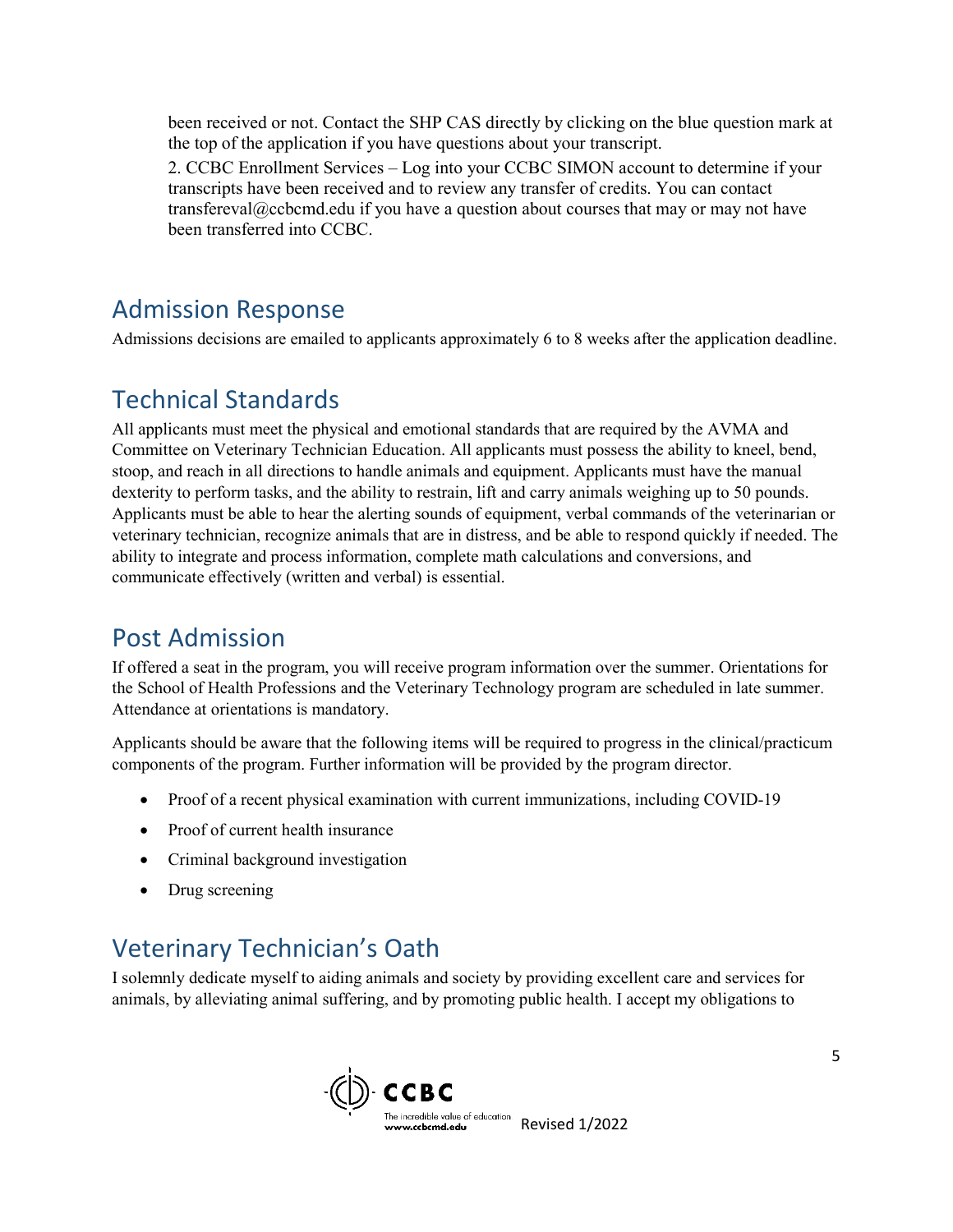practice my profession conscientiously and with sensitivity, adhering to the profession's Code of Ethics and furthering my knowledge and competence through a commitment to lifelong learning.

#### Who to Contact

**Academic Advising** – Advising is available at all campuses and extension centers. Please ask to speak with a **Health and Science Pathways Advisor** only. For the Catonsville campus call 443-840-4382 or visit the Student Services Center room 102. For the Essex campus call 443-840-1973 or visit the Student Services Center room 120A. For the Dundalk campus, call 443-840-3816 or visit the Student Services Center room 102. The hours, addresses and phone numbers for all sites can be found by calling 443-840- 2222 or online at [http://www.ccbcmd.edu/Resources-for-Students/Academic-Advisement/Contact-an-](http://www.ccbcmd.edu/Resources-for-Students/Academic-Advisement/Contact-an-Academic-Advisor.aspx)[Academic-Advisor.aspx.](http://www.ccbcmd.edu/Resources-for-Students/Academic-Advisement/Contact-an-Academic-Advisor.aspx)

**School of Health Professions Office of Admissions** at 443-840-1989 or email [shpseat@ccbcmd.edu](mailto:shpseat@ccbcmd.edu)

Other Resources include: Success Navigators [https://www.ccbcmd.edu/About-CCBC/Administrative-Offices/Enrollment](https://www.ccbcmd.edu/About-CCBC/Administrative-Offices/Enrollment-and-Student-Services/College-Life/College-and-Community-Outreach-Services.aspx)[and-Student-Services/College-Life/College-and-Community-Outreach-Services.aspx](https://www.ccbcmd.edu/About-CCBC/Administrative-Offices/Enrollment-and-Student-Services/College-Life/College-and-Community-Outreach-Services.aspx)

Financial Aid [https://www.ccbcmd.edu/costs-and-paying-for-college/help-paying-for](https://www.ccbcmd.edu/costs-and-paying-for-college/help-paying-for-college/get-started)[college/get-started](https://www.ccbcmd.edu/costs-and-paying-for-college/help-paying-for-college/get-started)

Connie Hayek, Coordinator, Student Retention, School of Health Professions [Chayek@ccbcmd.edu.](mailto:Chayek@ccbcmd.edu)

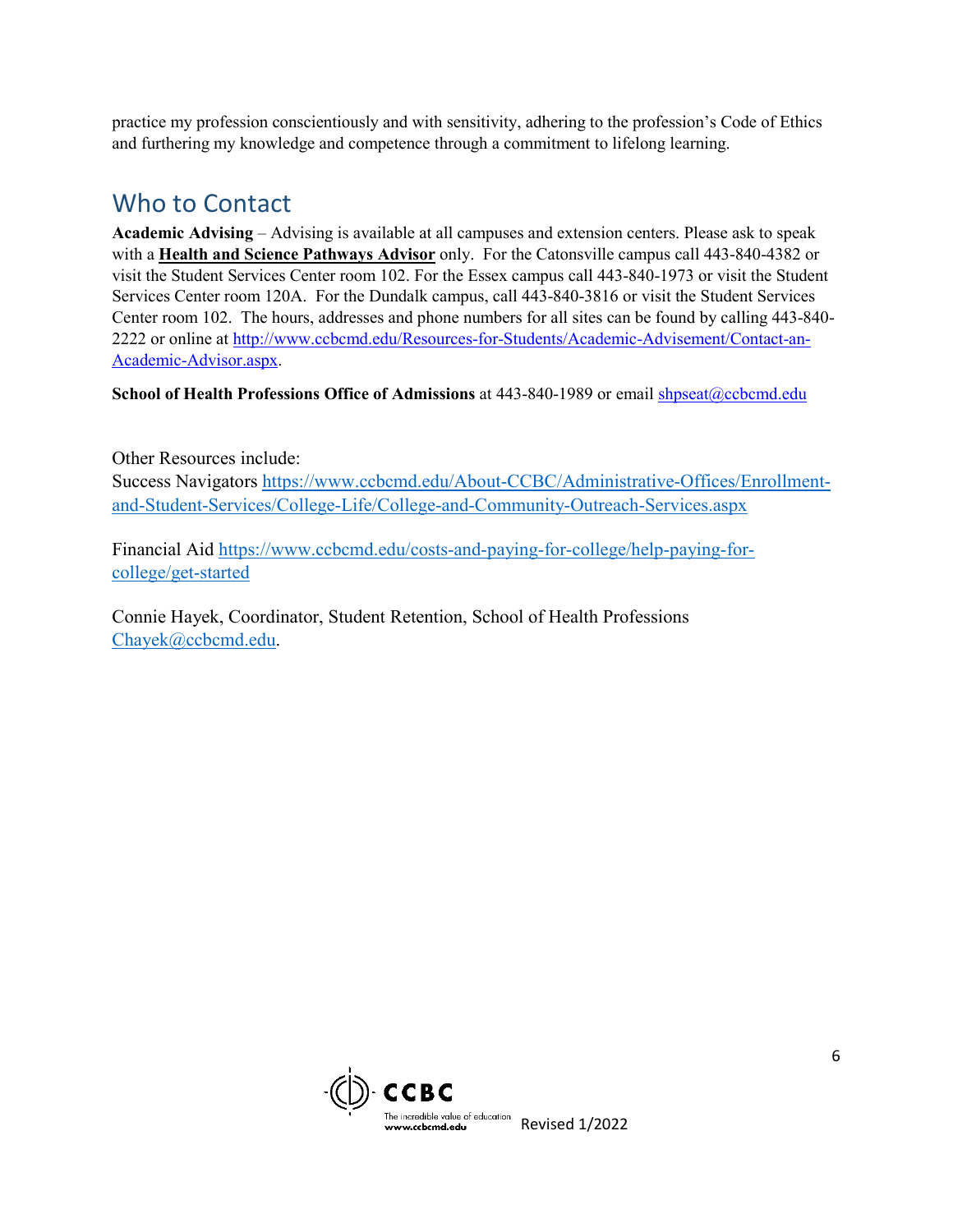#### Estimate of Program Expenses

#### **CCBC Veterinary Technology Program**

#### **Estimated Costs (Fall 2022)**

| <b>Lab Fees -</b>                                        | \$2,495.00 is the total of all lab fees. (fees |
|----------------------------------------------------------|------------------------------------------------|
| VETT 113, VETT 114, VETT 202, VETT 203, VETT             | are assessed as each lab course is             |
| 204, VETT 222, VETT 223, VETT 274                        | registered for in consecutive semesters)       |
| Rabies Vaccinations – Series of pre-exposure injections  | $\sim$ \$990.00                                |
| administered by a medical doctor. First semester of the  |                                                |
| first year.                                              |                                                |
| <b>Required Equipment</b>                                |                                                |
| Laptop computer                                          | Price dependent on choice                      |
| Scrubs (ordered through program second semester of first | $\sim$ \$65.00                                 |
| year)                                                    |                                                |
| Coveralls (Optional)                                     | ~540.00                                        |
| <b>Required Resources</b>                                |                                                |
| <b>Textbooks</b>                                         | $\sim $1,500.00$                               |
|                                                          |                                                |
|                                                          | Prices vary depending upon supplier:           |
|                                                          | bookstore, online source, other.               |
|                                                          | CCBC Bookstore is competitive                  |
|                                                          |                                                |
| <b>Student Processing</b>                                |                                                |
| CastleBranch (Background Check/Drug                      | $\sim$ \$94.00                                 |
| Screening/Medical Documents)                             |                                                |
|                                                          |                                                |
|                                                          |                                                |
| <b>MDVTA Student Dues</b>                                | $\sim$ \$15.00 a year                          |
|                                                          |                                                |
| VetBloom/Visiocare/VTNE Pocket Prep/ Other               | $\sim$ \$300.00                                |
| educational resources                                    |                                                |

Please visit Costs & Paying for College on the CCBC website to see the breakdown of Tuition and Fees, <http://www.ccbcmd.edu/costs-and-paying-for-college.aspx> .

Financial aid information is available at [http://www.ccbcmd.edu/Costs-and-Paying-for-College/Help-](http://www.ccbcmd.edu/Costs-and-Paying-for-College/Help-Paying-for-College.aspx)[Paying-for-College.aspx](http://www.ccbcmd.edu/Costs-and-Paying-for-College/Help-Paying-for-College.aspx) . Prices are subject to change.

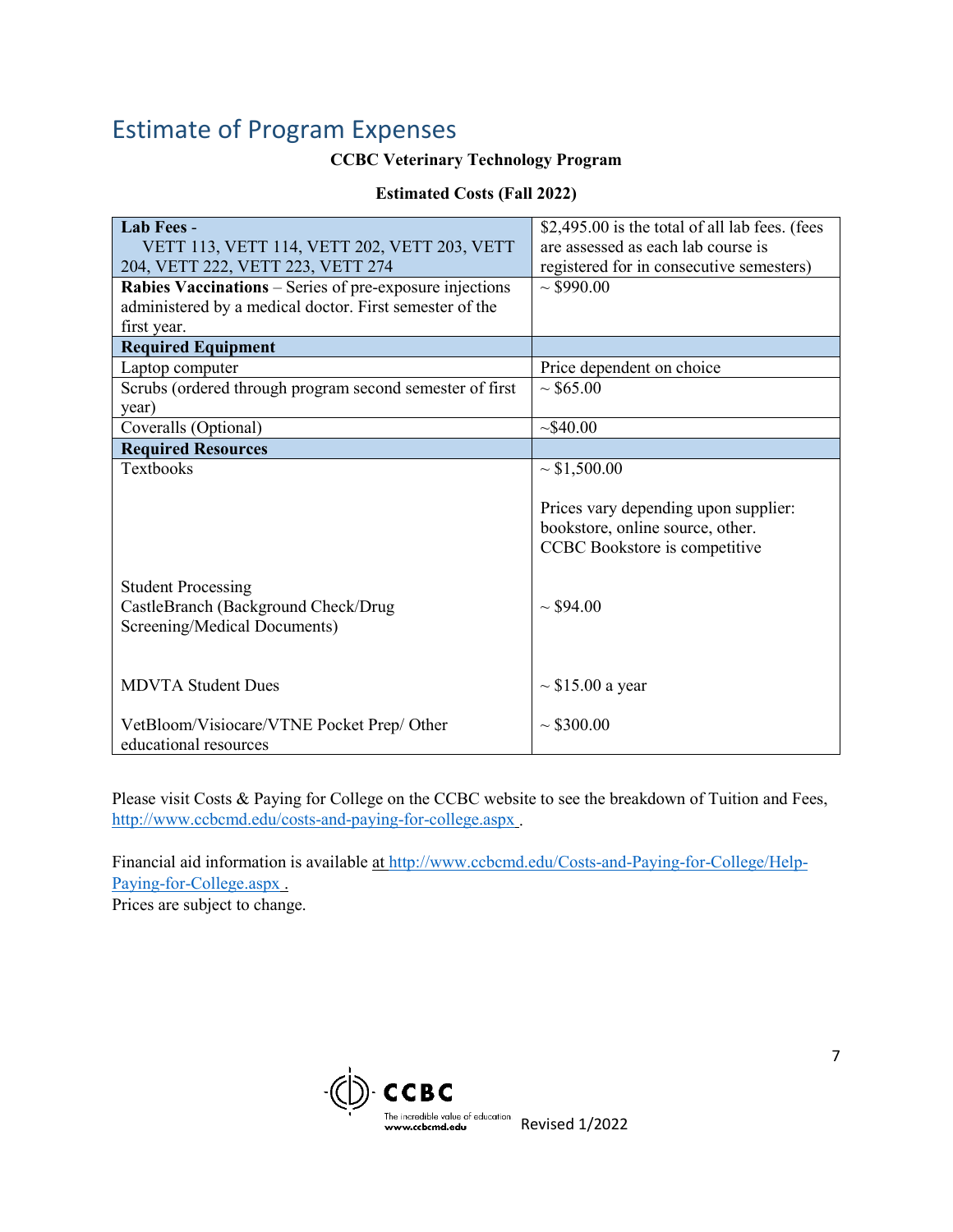## Community College of Baltimore County School of Health Professions Veterinary Technology Program

#### Documentation of Observation Hours

Work experience can indicate future success in the Veterinary Technology Program. Current work in the field is required, paid or volunteer. Shadowing a credentialed veterinary technician or veterinarian for a day does not fulfill the requirement. Breeding or showing animals does not fulfill the requirement, unless the applicant is actively involved with a 4H farm animal program. A structured internship or volunteer experience with an animal welfare agency, does fulfill the requirement, i.e. BARCS, Maryland SPCA, or volunteer work in a shelter/rescue, zoo, etc. Hours accrued during internship in a Vet Assistant program also meet the requirement. This form must be uploaded to the SHP CAS application to document a minimum of 24 hours employment, paid and/or volunteer, in a veterinary setting. One supervisor must be a credentialed veterinary technician, preferred, or veterinarian. The form should be uploaded in the Program Materials quadrant of the SHP CAS application, in the Documents tab.

| Employer #1                         |  |
|-------------------------------------|--|
|                                     |  |
| Start Date:                         |  |
|                                     |  |
|                                     |  |
|                                     |  |
| Total # hours worked:               |  |
| (hours/week) $X \#$ weeks           |  |
|                                     |  |
|                                     |  |
|                                     |  |
|                                     |  |
| Employer #2                         |  |
|                                     |  |
|                                     |  |
| End Date:                           |  |
|                                     |  |
|                                     |  |
| Total # hours worked:               |  |
| (hours/week) $X \#$ weeks           |  |
|                                     |  |
|                                     |  |
| Supervisor Email: Supervisor Email: |  |
| Supervisor Phone:                   |  |